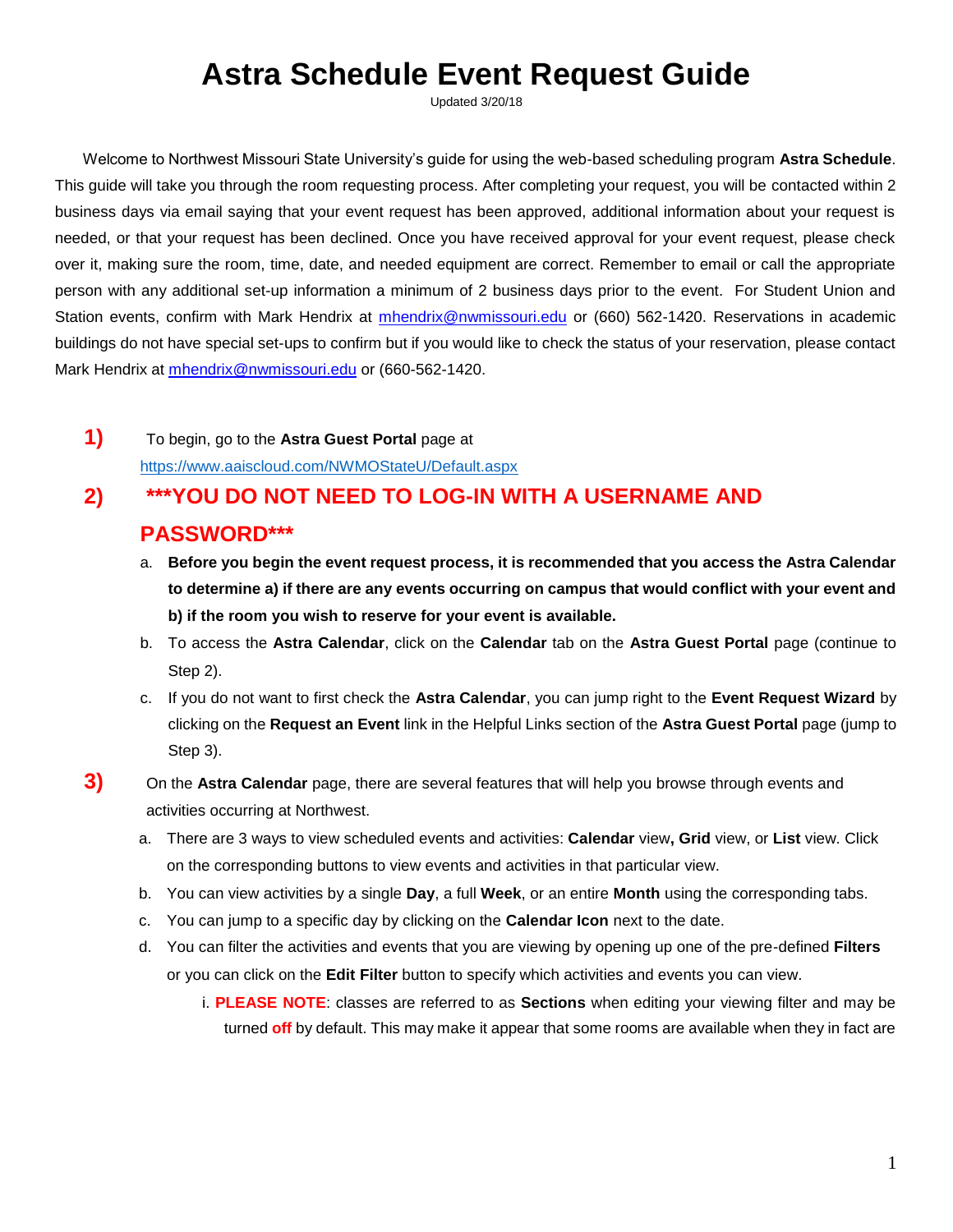not. To view all events and classes, make sure the both the **Show Events** and **Show Sections** check-boxes are checked on the **Edit Filter** screen.

- e. Scheduled activities will show up in the **Calendar Area**. Use this to determine which events and/or activities may conflict what you are trying to schedule.
- f. For more help with the **Astra Calendar**, click on the **Help** link in the top-right corner of the page.
- g. Once you have determined that the date, time and location of your event is available, you can click the **Request Event** button to begin using the **Event Request Wizard**.
- **4)** You will be on the **Welcome to the Event Request Wizard** screen.
	- a. Enter the title of your **Event**.
		- i. **Event requests** have two parts: the **Event** and the **Meeting(s)** for that event. This allows recurring meetings, multiple meetings for one event, or events that use several rooms at a time to be scheduled all at once.
			- Example: If you want to schedule weekly group meetings, your **Event** would be called

"Weekly Group Meeting" and your **Meetings** would be "Weekly Group Meeting for 9/2/09", 'Weekly Group Meeting for 9/9/09", etc.

- By default, **Meeting** will have the same name as the **Event** they belong to. This is standard.
- b. Click on the **Select an Event Request Form** drop down box and choose the **Student Union Event Request Form, Station Event Request Form,** or **Academic Building Event Request Form** depending on which building you wish to reserve a room in. For this tutorial, we will be using the **Student Union Event Request Form**.
- c. Click **Next** to continue to the **Event Request Form**.
- **5)** On the **Student Union Event Request Form** page, you are **required** to fill in all the information in the **Client Information** box.

## a. In the **Client (Department, Office, Organization, Group)** box, enter your

department/office/organization/group.

- i. If your event is being sponsored by a recognized Northwest department/office/organization/group, please fill in the box with that department/office/organization/group.
- ii. If your event is being sponsored by a non-University organization/group, please fill in the box with "**Non-University – Your organization/group name**".
- iii. If your even is not being sponsored by any organization/group and is a private event, please fill in the box with "**Private Event**".
- b. Enter your first and last name in the **Contact (First and Last Name)** box.
- c. Enter your email address in the **Contact Email** box.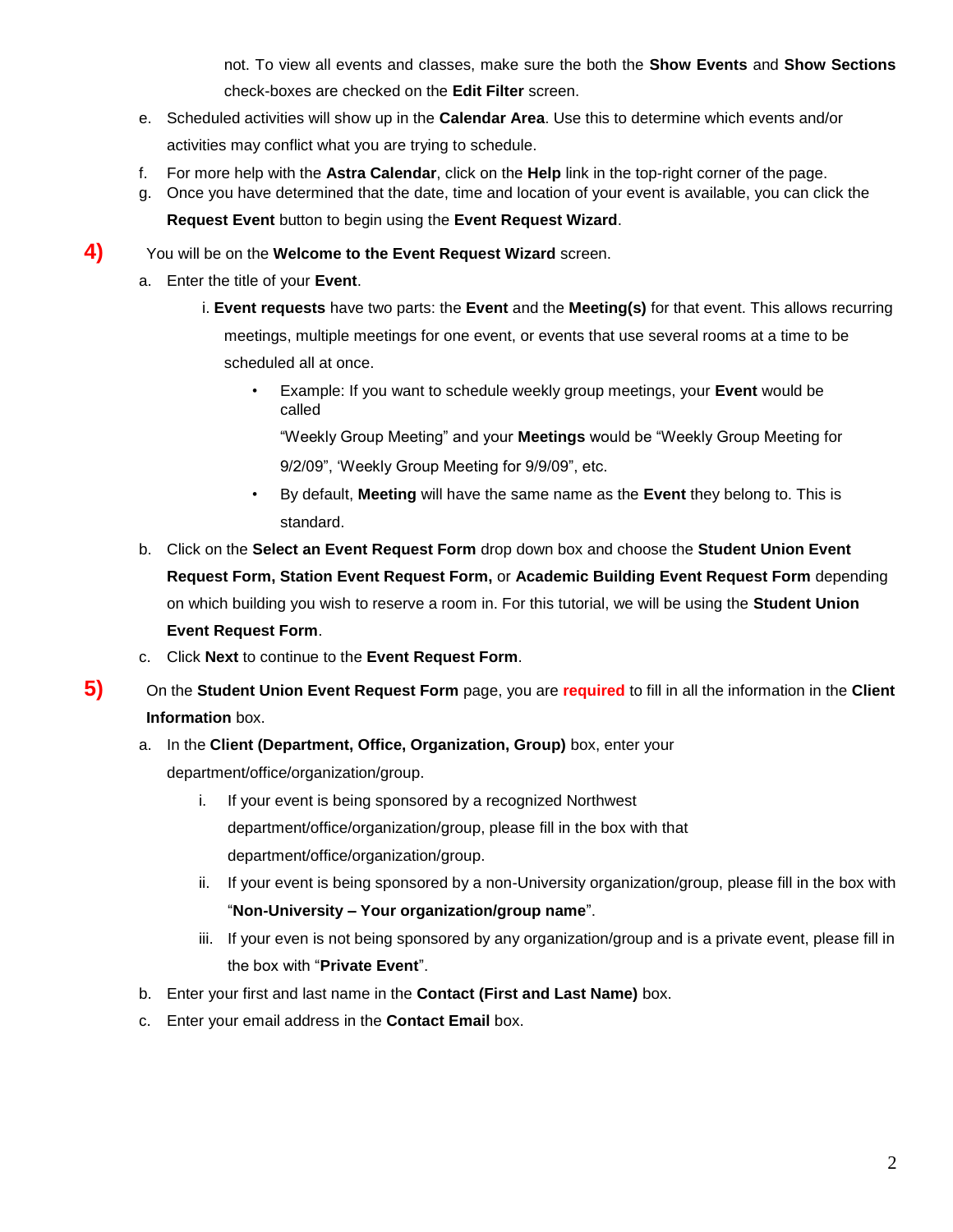- d. Enter your phone number, including your area code in the **Contact Phone Number** box. If you are on campus, just enter your extension.
- **6)** Below the **Client Information** box, you will see the **Event Details** box.
	- a. The **Event Name** box should already be filled in with the name of your event.
	- b. Click the **Add/Remove Meetings** button. It will take you to the **Create Meetings** screen. **Your event must contain at least 1 meeting to be approved.**
- **7)** On the **Create Meetings** screen, you must fill in all the information about the individual meeting(s) for your event on the left side of the screen. **If you fail to complete any of the following steps, your event will be declined.**
	- a. In the **Meeting Name** box, you will see that the name of your event is already there. You may leave this as it is or you may change the name if you want. **This is the name that will be written outside of your room the day of your event, so change this if necessary.**
	- b. The **Description** section is for office use only, so **leave this blank**.
	- c. In the **Meeting Type** drop-down menu, specify what type of meeting you are scheduling.
	- d. In the **Max Attendance** box, you must fill in the maximum number of people you expect to attend your meeting. Please be as accurate as possible.
	- e. Leave the **Requires Room** check-box checked.
		- i. In the **Meeting Notes** box, you must include a brief description and any special instructions for your event, including if you request pre-access or post-access to your meeting room.
			- **PLEASE NOTE:** the Meeting Notes section does not free you of the responsibility of contacting the Student Union Event Coordinator or Station Complex Director, regarding the final set-up for your event (see the [Student Union Policies](http://www.nwmissouri.edu/studentaffairs/auxiliary/unionpolicy.htm) [p](http://www.nwmissouri.edu/studentaffairs/auxiliary/unionpolicy.htm)age on the Auxiliary Services website).
	- f. In the **Meeting Times** section, you must fill in ALL the information.
		- i. Unless your event runs all night, the **Start On:** and **Ends On:** dates should be the same.
		- ii. Make sure to check and double-check that the times you enter in the **Starts On:** and **Ends On:** lines are correct, especially the AM and PM.
	- g. Once all the information for your meeting is entered in correctly, you **MUST** click on the **Add Meeting** button in order to request that meeting. Only then will your meeting show up on the right side of the screen under the **Meetings** tab.
	- h. If you have more meetings to add for this event, repeat steps 6a through 6h, or add recurring meetings using the **Add Recurring Meetings** button.
	- i. After all of the **Meetings** for your **Event** have been added, click on the green **Request Rooms** button to assign your **Meeting(s)** to available **Rooms**. This will take you to the **Request a Room** screen.
- **8)** You will now be on the **Request a Room** screen.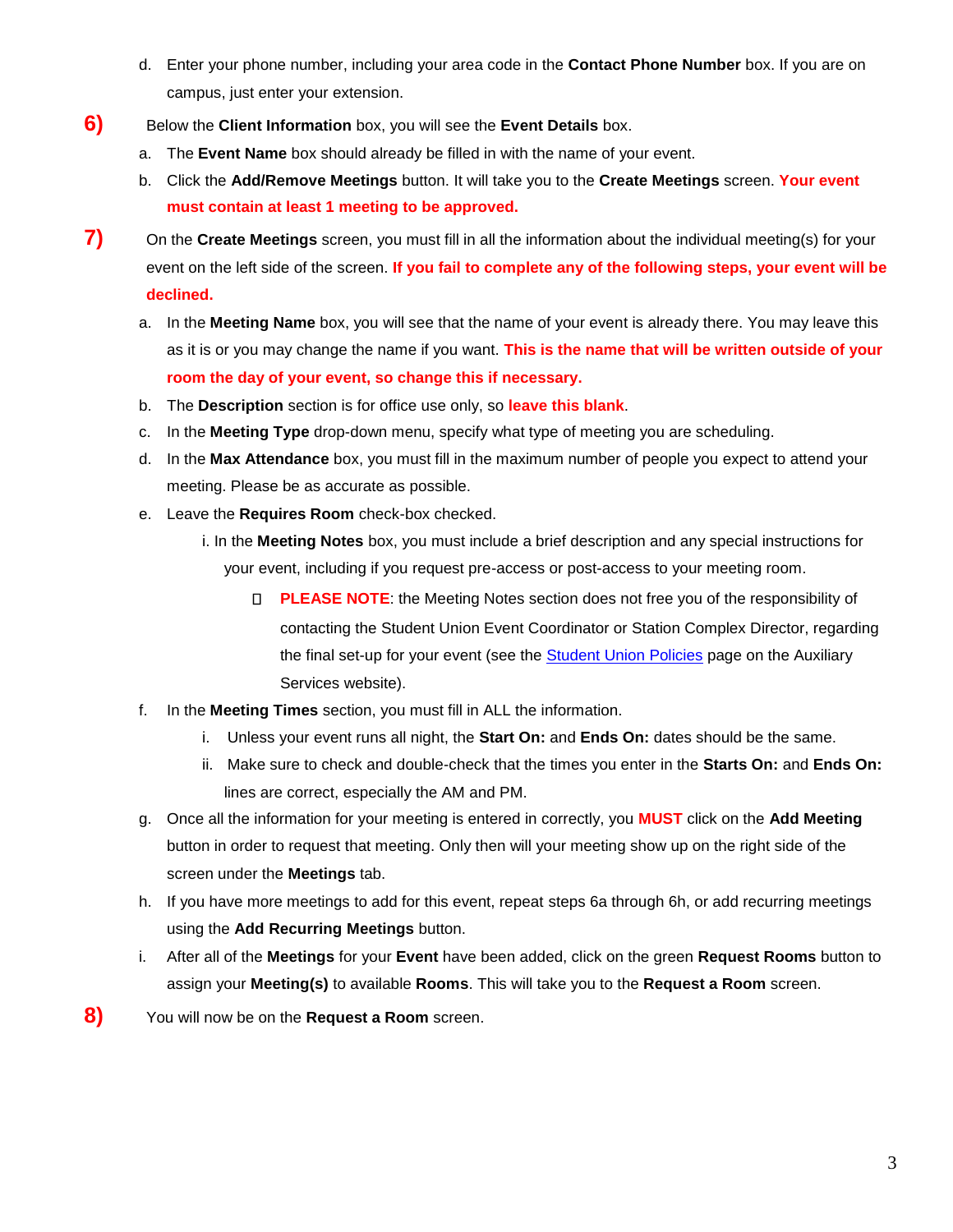- a. You will see all the rooms in the **Student Union** along with their numerous configurations on the left along with their maximum capacity and room type.
	- i. You can filter the rooms to choose from by clicking on **Edit Filter** button. This will bring up a popup box that allows you to filter through available rooms by capacity, room configuration, etc.
		- **PLEASE NOTE:** Only Student Union rooms will show up on the **Student Union Event Request form**, only Station rooms will show up on the **Station Event Request Form**, etc.
	- ii. Many available rooms have multiple room configurations. These configurations are in parenthesis next to the name of the room (**example**: **Ballroom (Classroom)**, **Ballroom (Round Tables)**). Select the Rooms with the corresponding configurations that you want to assign to your Meetings. If a room does not have a configuration in parenthesis, this is the default room setup.
		- **PLEASE NOTE**: some room requests may be declined if there is insufficient set-up and tear-down down time for a particular configuration.
- b. Each **Meeting** you created on the **Create Meetings** screen will have its own column to the right of the list of Student Union rooms.
- c. To select a room for your meeting, click on the box that says **Available** under the meeting's column and in the same row as the room and configuration you want to reserve. The box will turn green and say **Selected**.
	- i. If the box says **Unavailable**, this means the room is already reserved for the date and part or all of the time of your meeting request. You will not be able to select this room and you must choose a different room that is available during that date and time.
	- ii. You **can** select multiple rooms for a single meeting.
	- iii. You **MUST** choose at least one room for each of your meetings. Otherwise, the meeting will be cancelled when processed for approval.
- d. After you have chosen at least one room for all of your meetings…
	- i. You can request equipment and furnishings for your **Meeting(s)** by clicking the **Request Resources** button. **PLEASE NOTE:** You cannot request resources in Academic buildings.
	- ii. If you do not need any equipment or furnishings for your **Meeting(s)** or if you are using the **Academic Building Event Request** form click on **Save and Update Request.**
- **9)** The **Request Resources** screen will look similar to the **Request a Room** screen.
	- a. You will see a list of Student Union **resources** (audio/video equipment and furnishings) on the left and each **Meeting** you created will have its own column just to the right of the resources list. The list on the left may not contain all of the resources in the Union.
		- i. To view all of the resources the Union has to reserve, click on the **Edit Filter** button. Change the **Category** drop-down menu to **All** and click on **Search Resources**. You will now be able to see all of the resources the Student Union has to offer.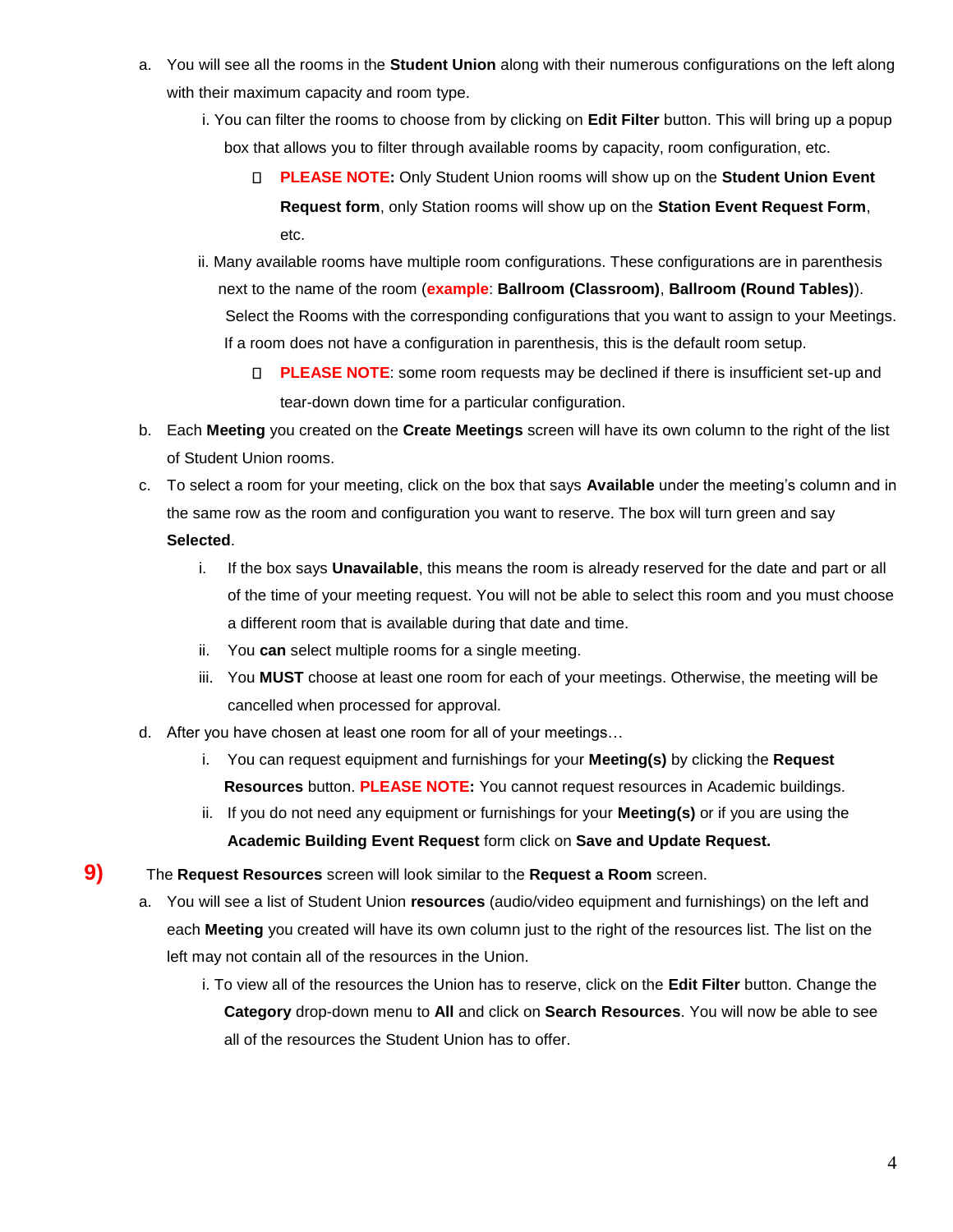- **PLEASE NOTE:** You will only be able to select Student Union resources if you are using the Student Union Event Request form and Station resources if you if you are using the Station Event Request form.
- b. To select resources for your **Meeting(s)**, just click on the resource's box that says **Available** under your meeting's column. If the Student Union has multiple units of a resource, the box will turn green and ask you to specify the number of units you would like to reserve. The number to the right of that box shows you how many units are available. Enter the number of units you wish to reserve in and then click **Save**. The box will turn green and say **Selected** along with the number of units you have selected.
	- i. If a resource's box says **Unavailable**, this means the resource is already reserved for another event at that time. You will not be able to select this resource for your meeting.
	- ii. If a resource's box says **Restricted**, this means the resource is not available for use in the room you have chosen to hold your meeting in.
	- iii. Some resources have a yellow star next to their name. If you roll over this with your mouse, a pop up box will give you a brief description of the resource.
		- Example: If you roll over the yellow star next to **LCD Projector w/ AV Cart**, the pop-up box will tell you that this resource contains a **DVD/VCR Combo, LCD Projector, a Power Strip** and an **AV Cart**.
	- iv. You **can** select multiple resources for a single event.
	- v. It is **not** required that you choose any resources for your meeting. If you don't want to reserve any resources for your meeting rooms, push the **Cancel** button.
- c. After you have selected all of the resources you want to reserve, click on **Save and Update Request**. This will take you back to the **Student Union Event Request Form** screen.
- **10)** You will now be back at the **Student Union Request Form** screen. a. You will see your newly created meetings, their requested room assignments, and resources in the **Event Details** box. Check to make sure all of the information is correct.
- **11)** Below the **Event Details** box, you will see the **Other Information** box. **PLEASE NOTE:** This box is not on the Academic Building Request Form.
	- a. If you plan to have any part of your event catered by Northwest Catering, you must check the **Will Campus Dining be catering your event?** check-box.
	- b. **Astra Scheduler does NOT reserve catering service for you. If you plan to have any of your event catered, you MUST contact Campus Catering by emailing them at catering@nwmissouri.edu or by calling them at (660)-562-1252.**
- **12)** After you have double checked all of your event's information, click the **Submit Request** button at the bottom of the screen. If your event request has been sent, you will see message telling you that your request has successfully been submitted.